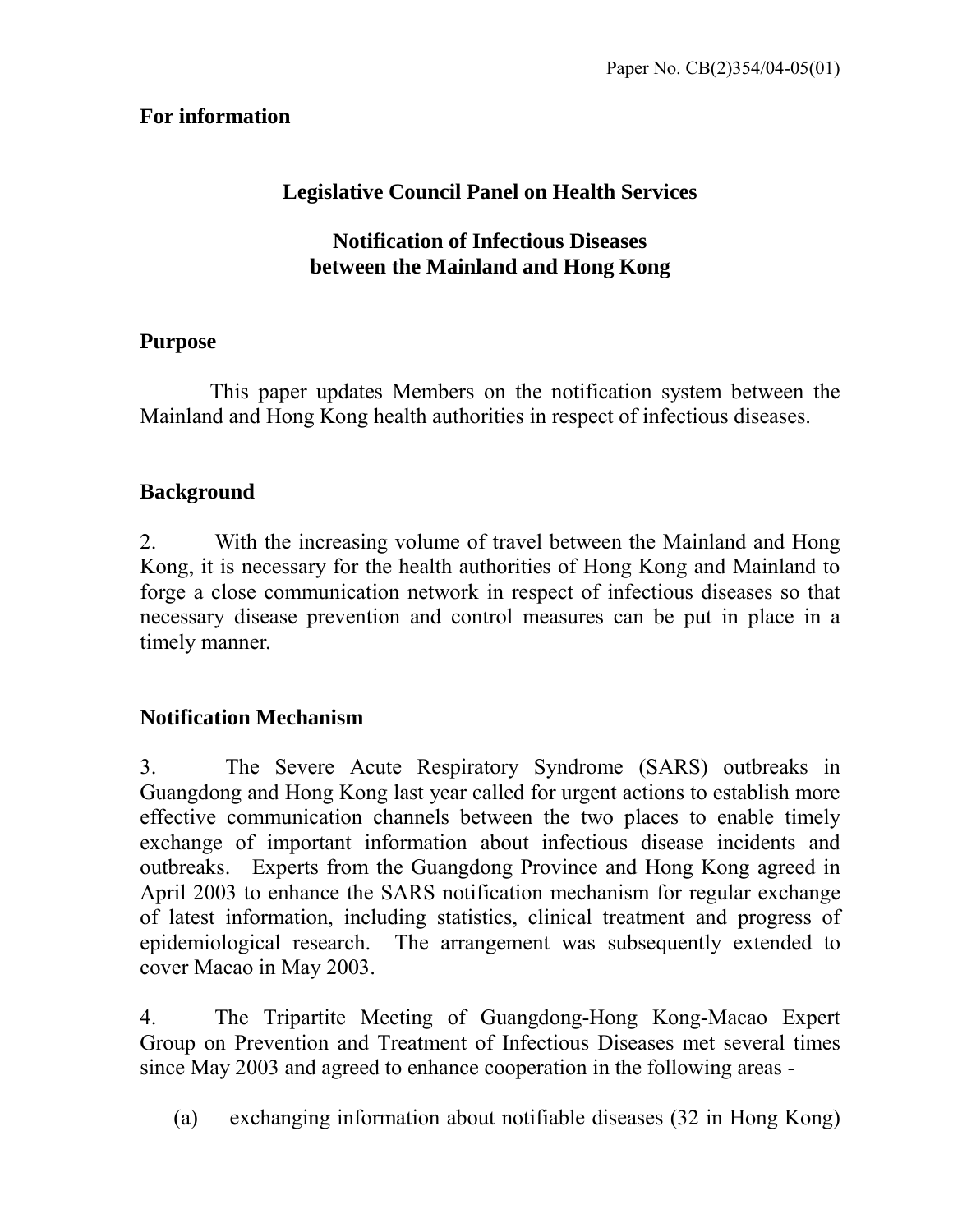of the three places on a monthly basis (see Annexes A, B and C for the relevant notifiable diseases in Guangdong, Hong Kong and Macao respectively), and infectious diseases of concern as and when necessary;

- (b) promptly reporting among the three places sudden upsurge of infectious diseases of unknown nature or of public health significance:
- (c) establishing point-to-point communication with health authorities in Guangdong, e.g. the Guangdong Province Health Department, the Guangdong Province Center for Disease Control and Prevention and the Centre for Health Protection, via phone and/or fax;
- (d) arranging mutual visits to deepen each others' understanding of public health work on infectious diseases; and
- (e) maintaining regular reporting between Guangdong and Hong Kong regarding the latest SARS situation.

5. Therefore, under the existing mechanism, outbreaks in Guangdong on diseases like SARS, Avian Influenza and Dengue Fever, etc. will be made known to Hong Kong on a timely basis.

6. Moreover, since the SARS outbreak last year, the Department of Health (DH) has also been maintaining close contact with the Mainland Ministry of Health (MoH), which provides Hong Kong with a monthly summary of information on infectious diseases as well as information on important outbreak situation in other parts of the Mainland. The network covers any diseases of significant public health concern. The small-scale SARS outbreak in Beijing and Anhui in April this year confirmed that this arrangement was working satisfactorily.

# **Higher Level Liaison**

7. Senior health officials of the Mainland, Hong Kong and Macao also meet on a regular basis to exchange latest information and enhance collaboration in respect of the prevention and control of infectious diseases. The Third Joint Meeting of Senior Health Officials of the Mainland, Hong Kong and Macao was held in Hong Kong on 15 and 16 October 2004. The health authorities of the three sides conducted frank and constructive discussions and shared their latest work experience in public health, prevention of infectious diseases, and monitoring of food hygiene. The meeting also reaffirmed the importance of timely exchange of information.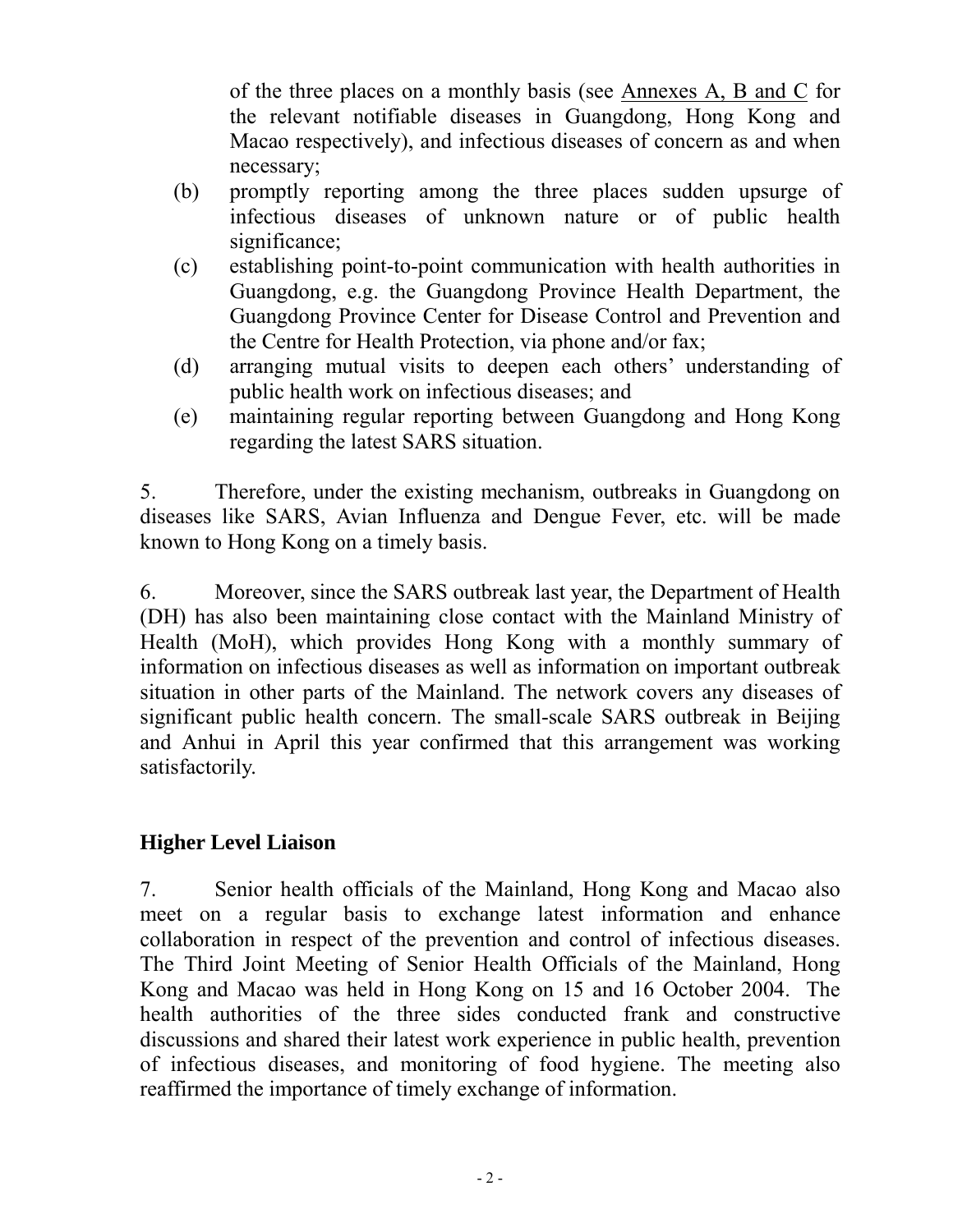# **Way Forward**

8. The Administration is keenly aware of the importance to maintain close liaison with the Mainland authorities in order that we respond swiftly to any potential outbreak situations. The Administration will keep our communication network with the Mainland under close review, with a view to further refining the arrangements for the protection of public health if necessary.

9. This paper is for Members' information.

**Health, Welfare and Food Bureau December 2004**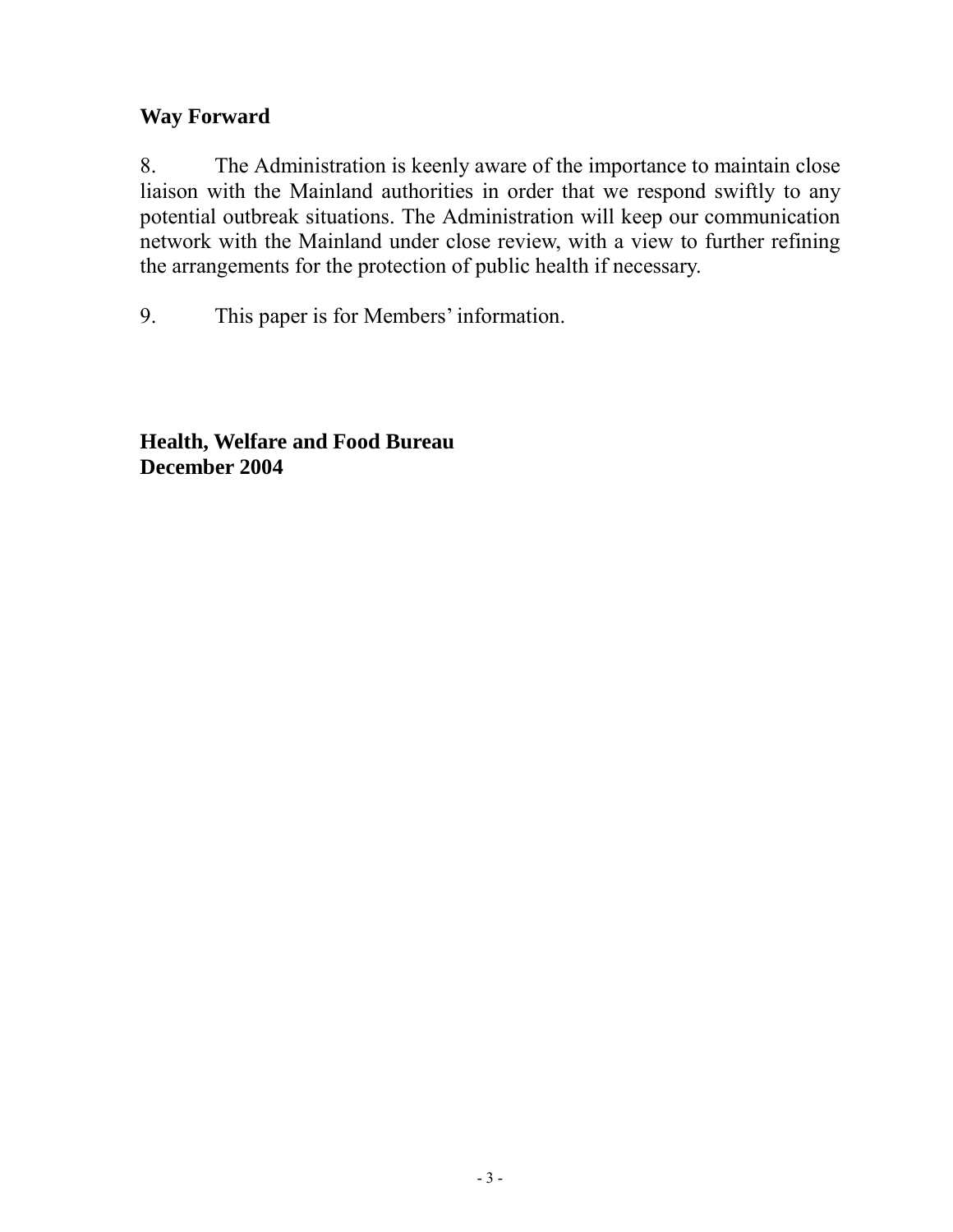### **Annex A**

#### **Statutory notifiable infectious diseases of the Mainland**

- 1. Plague
- 2. Cholera\*
- 3. Viral Hepatitis
- 4. Dysentery : Bacillary Dysentery and Amebic Dysentery
- 5. Typhoid Fever and Paratyphoid Fever
- 6. HIV/AIDS\*
- 7. Gonorrhea
- 8. Syphilis
- 9. Poliomyelitis
- 10. Measles
- 11. Whooping Cough
- 12. Diphtheria
- 13. Epidemic Cerebrospinal Meningitis
- 14. Scarlet Fever
- 15. Epidemic Hemorrhagic Fever (EHF)
- 16. Rabies
- 17. Leptospirosis
- 18. Brucellosis
- 19. Anthrax
- 20. Typhus
- 21. Epidemic Encephalitis B\*
- 22. Kala-Azar
- 23. Malaria\*
- 24. Dengue Fever\*
- 25. Neonatal Tetanus
- 26. Tuberculosis of Lungs\*
- 27. Infectious Atypical Pneumonia (Severe Acute Respiratory Syndrome)\*
- \* These 7 diseases are included in the 8 infectious diseases specified by the notification mechanism agreed by Guangdong, Hong Kong and Macao.

**Influenza** is not statutory notifiable infectious disease but should be reported under the Guangdong-Hong Kong-Macao notification mechanism.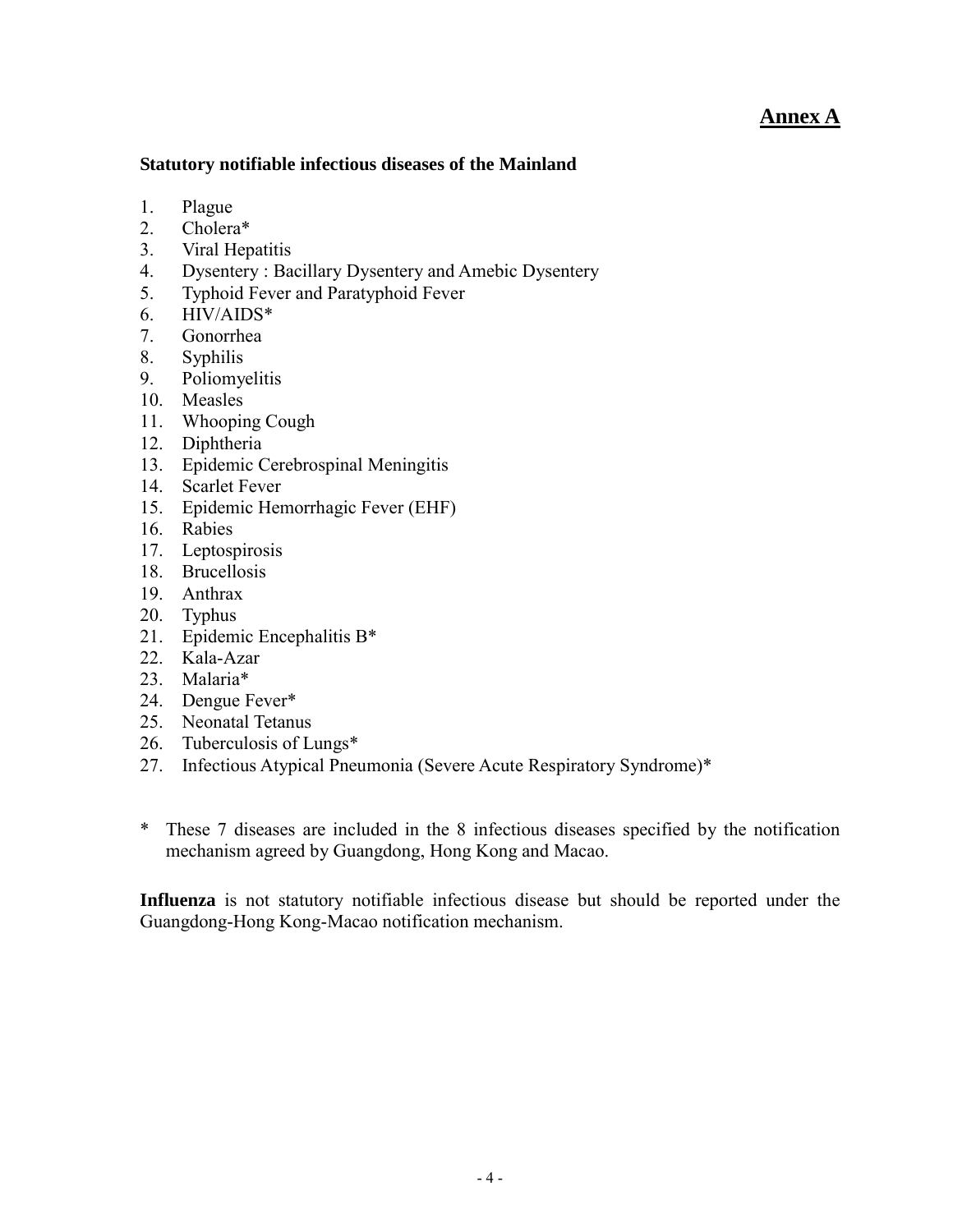#### **Annex B**

#### **Statutory notifiable infectious diseases of Hong Kong**

- 1. Tuberculosis\*
- 2. Acute Poliomyelitis
- 3. Amoebic Dysentery
- 4. Bacillary Dysentery
- 5. Chickenpox
- 6. Cholera\*
- 7. Dengue Fever \*
- 8. Diphtheria
- 9. Food Poisoning
- 10. Legionnaires' Disease
- 11. Leprosy
- 12. Malaria\*
- 13. Measles
- 14. Meningococcal Infections
- 15. Mumps
- 16. Paratyphoid Fever
- 17. Plague
- 18. Rabies
- 19. Relapsing Fever
- 20. Rubella
- 21. Scarlet Fever
- 22. Tetanus
- 23. Typhoid Fever
- 24. Typhus
- 25. Viral Hepatitis
- 26. Whooping Cough
- 27. Yellow Fever
- 28. Severe Acute Respiratory Syndrome \*
- 29. Influenza A (H5)
- 30. Japanese Encephalitis\*
- \* These 6 diseases are included in the 8 infectious diseases specified by the notification mechanism agreed by Guangdong, Hong Kong and Macao.

**AIDS** and **Influenza** are not statutory notifiable infectious diseases but should be reported under the Guangdong-Hong Kong-Macao notification mechanism.